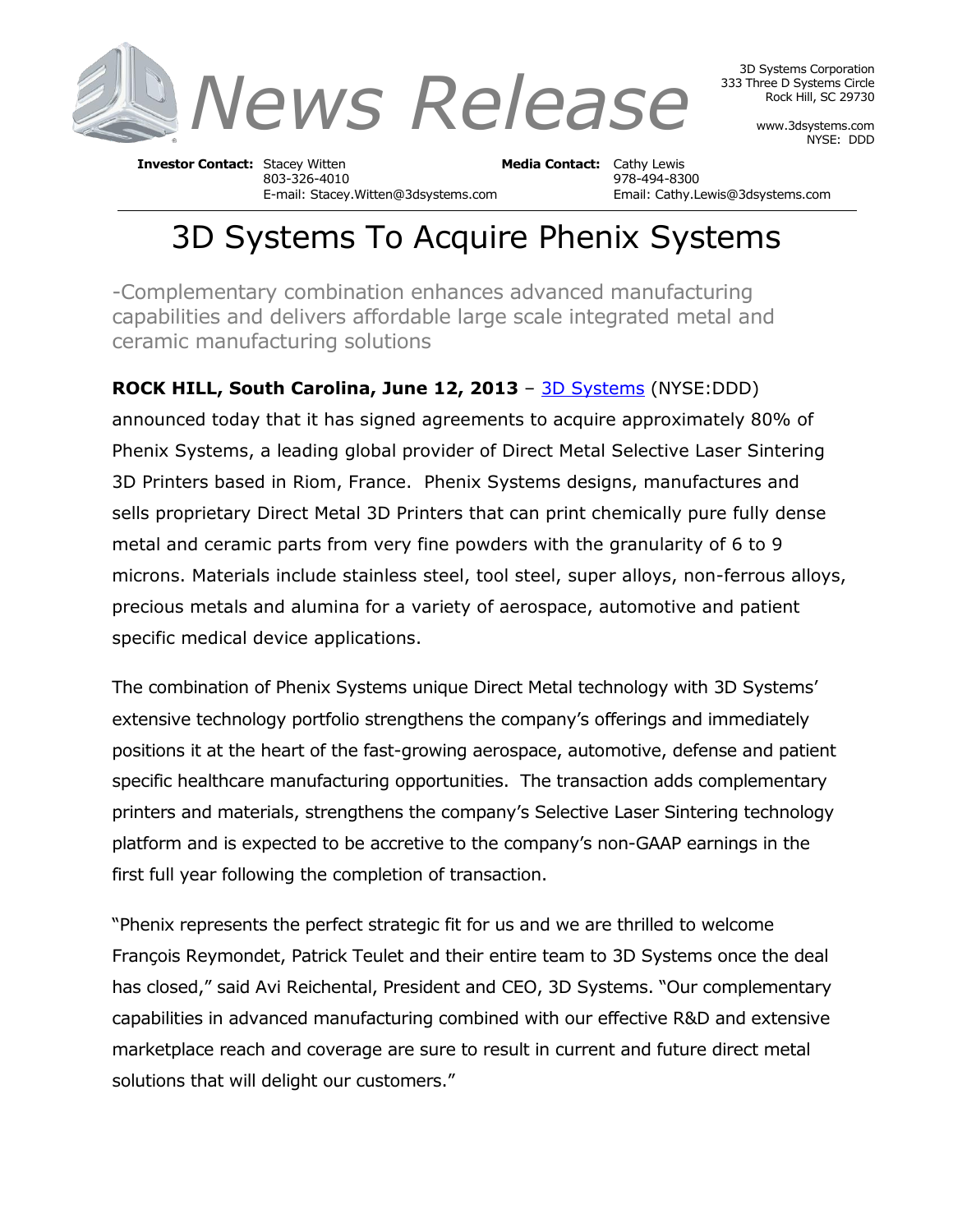"We have watched and admired 3D Systems for many years as they have driven the adoption of 3D content-to-print solutions globally. We believe that now is the right time to combine our efforts to take advantage of the accelerating demand for direct metal production," said François Reymondet, CEO of Phenix Systems.

This acquisition is subject to customary closing conditions, and is expected to close in July 2013. After those conditions are met and the acquisition closes, 3D Systems intends to launch a take-over bid on the remaining 20% of the shares of Phenix Systems, listed on the French stock market (Alternext), followed by a squeeze-out procedure should it reach 95% of the shares or voting rights of Phenix Systems, during the second half of 2013. The maximum price payable by 3D Systems for the 80% block is 13 euros per share.

## **Forward-Looking Statements**

Certain statements made in this release that are not statements of historical or current facts are forward-looking statements within the meaning of the Private Securities Litigation Reform Act of 1995. Forward-looking statements may involve known and unknown risks, uncertainties and other factors that may cause the actual results, performance or achievements of the company to be materially different from historical results or from any future results or projections expressed or implied by such forwardlooking statements. In addition to statements that explicitly describe such risks and uncertainties, readers are urged to consider statements in the conditional or future tenses or that include terms such as "believes," "belief," "expects," "estimates," "intends," "anticipates" or "plans" to be uncertain and forward-looking. Forwardlooking statements may include comments as to the company's beliefs and expectations as to future events and trends affecting its business and are necessarily subject to uncertainties, many of which are outside the control of the company. The factors described under the headings "Forward-Looking Statements," "Cautionary Statements and Risk Factors," and "Risk Factors" in the company's periodic filings with the Securities and Exchange Commission, as well as other factors, could cause actual results to differ materially from those reflected or predicted in forward-looking statements.